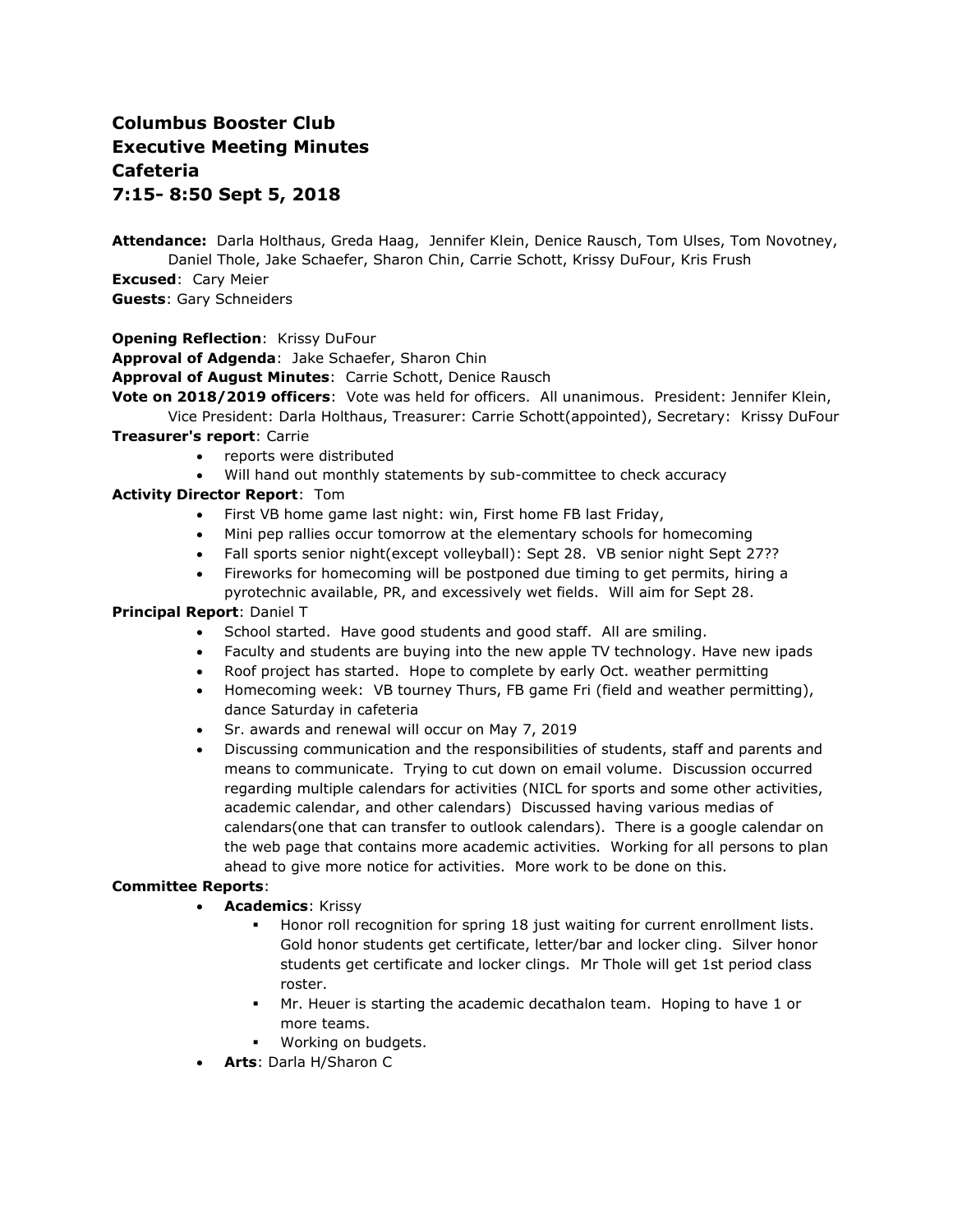- Fall play is Lion, Witch and the Wardrobe. Casting completed and read through starting. Still looking for alternate theater since the stage is unsafe to utilize. Need to look ahead for next year to book a venue ahead.
- Budget discussions pending input from teachers.
- It is a trip year. They are deciding on location and dates. Trying to maybe stay closer to decrease cost. Funded by pop can drives and fundraisers.
- The stage needs repaired. Looking into the options and potential use of the stage. Probably too expensive to bring up to standards to use for productions.
- Pep band this Friday
- **Alum**: Jake
	- They are starting advertising signs
	- Ultimate auction planning starting. Will be at Columbus
	- No alumni post game party due to decreased attendance.
- **Athletics**: Carey M/Jennifer K Nothing to report
- **Membership**: Kris Frush
	- Have 35 members so for total of \$4500.
	- Any amount is accepted. The acknowledgement lists are alphabetical and divided into 3 levels.
	- Kris will be at Homecoming game. Can turn slips into office or to Kris
	- **Columbus Stuff**: no report
- **Concessions**: Denice
	- Grill is fixed at cost of \$580 for new grates and burners. Value of grill approx \$5000
	- Started 50/50 raffle. With extra gaming license, can do unlimited times. Need to pay sales tax. Friday at football game, \$529 bought with \$35 sales tax. Paid out \$247. Need to look into if students can sell or purchase the tickets. Any help selling is appreciated!
	- Planning tie dyed rally towels for sale at homecoming FB game.
	- **Trying to open concessions by 6:30**
	- Increased price on pretzels. By accident created cinnamon bites, they were a big hit.
	- Working to re-negotiate pepsi contract.
- **Website**: Everyone

Update your web sites for the booster club. Should be through Maddie Moorehouse

# **NEW BUSINESS**

**Mr Schneiders:** Request was made for financial support of the 2 staff accompanying students on the AP Euro trip. Mr. Schneiders reviewed the value of the trip for the students. They need to have 2nd staff person as a back up if anything should happen to 1 staff member. Any amount of money is appreciated. Any amount left over would need to be passed onto the students attending. There are 14 students going this year. Second staff would be Mrs. Thielin. Cost is \$2500 per person. Date is March 25-April 5.

Discussion included what has happened in the past. New in last 2 years was addition of second staff person. In the past, the teachers have qualified for half of cost through the Teacher Block Grant. Liza Hulme talked to Mr. Schnieders about this for this year and will take it to that committee. In the past, the academic booster has paid half of Mr. Schnieders, and approx \$100 per student. Last year they paid \$600 towards second teacher. For the last 2 years, the money paid for the trip was over \$6000 including the block grant and academic boosters club for the staff and students. A decision was tabled until next month since budgets